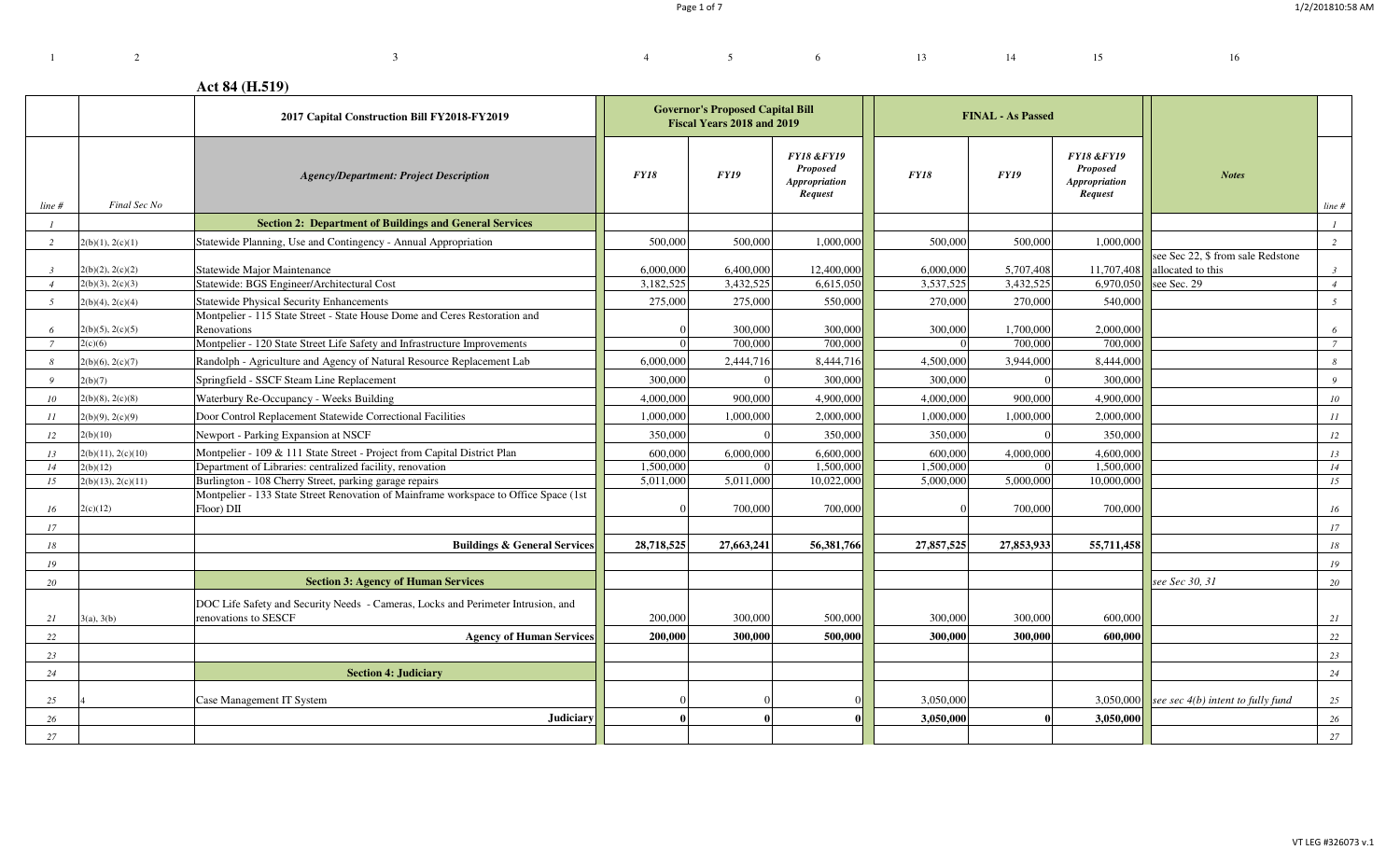# **Act 84 (H.519)**

<sup>3</sup>

|          |                                      | 2017 Capital Construction Bill FY2018-FY2019                                                                             | <b>Governor's Proposed Capital Bill</b><br>Fiscal Years 2018 and 2019 |                    |                                                                             |                    | <b>FINAL - As Passed</b> |                                                                             |                                |                 |
|----------|--------------------------------------|--------------------------------------------------------------------------------------------------------------------------|-----------------------------------------------------------------------|--------------------|-----------------------------------------------------------------------------|--------------------|--------------------------|-----------------------------------------------------------------------------|--------------------------------|-----------------|
| line #   | Final Sec No                         | <b>Agency/Department: Project Description</b>                                                                            | FY18                                                                  | <b>FY19</b>        | <b>FY18 &amp;FY19</b><br><b>Proposed</b><br><b>Appropriation</b><br>Request | <b>FY18</b>        | <b>FY19</b>              | <b>FY18 &amp;FY19</b><br><b>Proposed</b><br><b>Appropriation</b><br>Request | <b>Notes</b>                   | line #          |
| 28       |                                      | <b>Section 5: Commerce and Community Development</b>                                                                     |                                                                       |                    |                                                                             |                    |                          |                                                                             |                                | 28              |
| 29       | 5(a)(1), 5(c)                        | Major Maintenance at all Sites: Annual Appropriations                                                                    | 200,000                                                               | 200,000            | 400,000                                                                     | 200,000            | 200,000                  | 400,000                                                                     |                                | 29              |
| 30       | 5(b)(1), 5(d)(1)                     | <b>Underwater Preserves: Annual Appropriations</b>                                                                       | 30,000                                                                | 30,000             | 60,000                                                                      | 30,000             | 30,000                   | 60,000                                                                      |                                | 30 <sup>°</sup> |
| 31       | 5(b)(2), 5(d)(2)                     | Roadside Historic Markers: Annual Appropriations                                                                         | 15,000                                                                | 15,000             | 30,000                                                                      | 15,000             | 15,000                   | 30,000                                                                      |                                | 31              |
| 32       | 5(a)(2)                              | Stannard House upgrades                                                                                                  |                                                                       |                    |                                                                             | 30,000             |                          | 30,000                                                                      | matching grant, see Sec $5(e)$ | 32              |
| 33       | 5(a)(3)                              | Schooner Lois McClure repairs and upgrades                                                                               |                                                                       |                    |                                                                             | 50,000             |                          | 50,000                                                                      | matching grant, see Sec $5(e)$ | 33              |
| 34       | 5(b)(3), 5(d)(3)                     | Tax- VT Center for Geographic Information - digital orthophotographic quadrangle<br>mapping                              | 125,000                                                               | 125,000            | 250,000                                                                     | 125,000            | 125,000                  | 250,000                                                                     |                                | 34              |
| 35       |                                      |                                                                                                                          |                                                                       |                    |                                                                             |                    |                          |                                                                             |                                | 35              |
| 36       |                                      | <b>Commerce and Community Development</b>                                                                                | 370,000                                                               | 370,000            | 740,000                                                                     | 450,000            | 370,000                  | 820,000                                                                     |                                | 36              |
| 37<br>38 |                                      | <b>Section 6: Building Communities Grants</b>                                                                            |                                                                       |                    |                                                                             |                    |                          |                                                                             |                                | 37<br>38        |
|          |                                      |                                                                                                                          |                                                                       |                    |                                                                             |                    |                          |                                                                             |                                |                 |
|          |                                      |                                                                                                                          |                                                                       |                    |                                                                             |                    |                          |                                                                             |                                |                 |
| 39       | 6(a)(1), 6(b)(1)                     | Historic Preservation Grants: Annual Appropriations                                                                      | 200,000                                                               | 200,000            | 400,000                                                                     | 200,000            | 200,000                  | 400,000                                                                     |                                | 39              |
| 40       | 6(a)(2), 6(b)(2)                     | Historic Barns and Agricultural Grants: Annual Appropriations                                                            | 200,000                                                               | 200,000            | 400,000                                                                     | 200,000            | 200,000                  | 400,000                                                                     |                                | 40              |
| 41       | 6(a)(3), 6(b)(3)                     | Cultural Facilities Grant: Annual Appropriations                                                                         | 200,000                                                               | 200,000            | 400,000                                                                     | 200,000            | 200,000                  | 400,000                                                                     |                                | 41              |
| 42       | 6(a)(4), 6(b)(4)                     | Recreational Facilities Grants: Annual Appropriations                                                                    | 200,000                                                               | 200,000            | 400,000                                                                     | 200,000            | 200,000                  | 400,000                                                                     |                                | 42              |
| 43<br>44 | 6(a)(5), 6(b)(5)<br>6(a)(6), 6(b)(6) | Human services and education facilities: Annual Appropriations: Human Services                                           | 100,000<br>100,000                                                    | 100,000<br>100,000 | 200,000<br>200,000                                                          | 100,000<br>100,000 | 100,000<br>100,000       | 200,000<br>200,000                                                          |                                | 43<br>44        |
| 45       | 6(a)(7), 6(b)(7)                     | Human services and education facilities: Annual Appropriations: education<br>Regional Economic Development Grant Program | 200,000                                                               | 200,000            | 400,000                                                                     | 200,000            | 200,000                  | 400,000                                                                     |                                | 45              |
| 46       | 6(a)(8), 6(b)(8)                     | Competitive Grants Program: Agricultural Fair Capital Projects                                                           | 200,000                                                               | 200,000            | 400,000                                                                     | 200,000            | 200,000                  | 400,000                                                                     |                                | $46\,$          |
| 47       | 6(a)(9)                              | E-911 Compliance Grants Program                                                                                          |                                                                       |                    |                                                                             | 75,000             |                          | 75,000                                                                      |                                | 47              |
| 48       |                                      |                                                                                                                          |                                                                       |                    |                                                                             |                    |                          |                                                                             |                                | 48              |
| 49       |                                      | <b>Building Communities Grants</b>                                                                                       | 1.400.000                                                             | 1.400.000          | 2,800,000                                                                   | 1,475,000          | 1.400.000                | 2,875,000                                                                   |                                | 49              |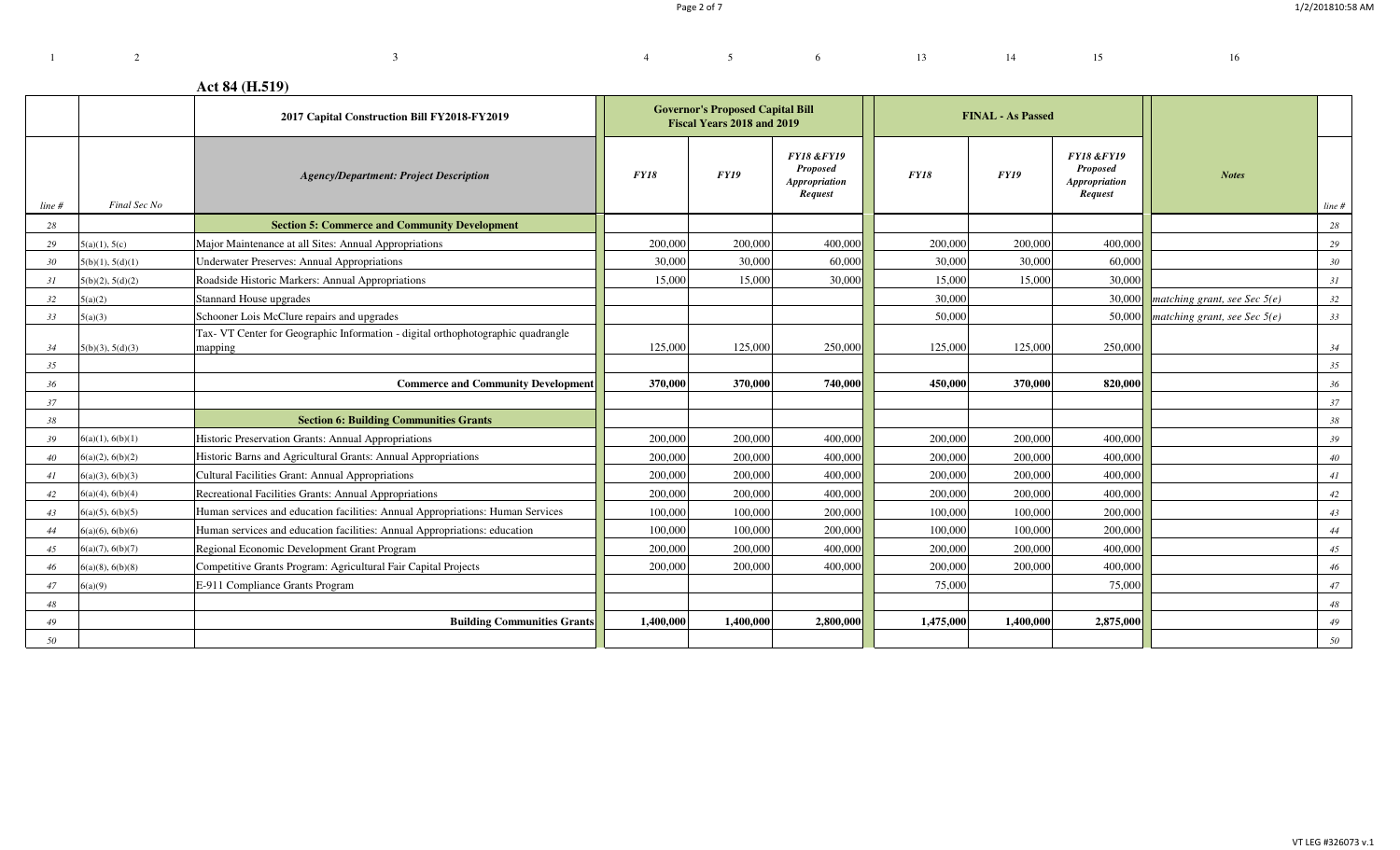# **Act 84 (H.519)**

<sup>3</sup>

|          |                             | 2017 Capital Construction Bill FY2018-FY2019                                                                                               | <b>Governor's Proposed Capital Bill</b><br>Fiscal Years 2018 and 2019 |                    |                                                                             |                         | <b>FINAL - As Passed</b> |                                                                      |              |          |
|----------|-----------------------------|--------------------------------------------------------------------------------------------------------------------------------------------|-----------------------------------------------------------------------|--------------------|-----------------------------------------------------------------------------|-------------------------|--------------------------|----------------------------------------------------------------------|--------------|----------|
| line #   | Final Sec No                | <b>Agency/Department: Project Description</b>                                                                                              | FY18                                                                  | <b>FY19</b>        | <b>FY18 &amp;FY19</b><br><b>Proposed</b><br><b>Appropriation</b><br>Request | <b>FY18</b>             | <b>FY19</b>              | <b>FY18 &amp;FY19</b><br><b>Proposed</b><br>Appropriation<br>Request | <b>Notes</b> | line #   |
| 51       |                             | <b>Section 7: Agency of Education</b>                                                                                                      |                                                                       |                    |                                                                             |                         |                          |                                                                      |              | 51       |
| 52       |                             | <b>Emergency Aid for School Construction</b>                                                                                               | 50,000                                                                | 50,000             | 100,000                                                                     | 50,000                  |                          | 50,000                                                               |              | 52       |
| 53       |                             | <b>Agency of Education</b>                                                                                                                 | 50,000                                                                | 50,000             | 100.000                                                                     | 50,000                  |                          | 50,000                                                               |              | 53       |
| 54       |                             |                                                                                                                                            |                                                                       |                    |                                                                             |                         |                          |                                                                      |              | 54       |
| 55       |                             | <b>Section 8: UVM</b>                                                                                                                      |                                                                       |                    |                                                                             |                         |                          |                                                                      |              | 55       |
| 56       | 8(a), 8(b)                  | Construction, Renovations, Major Maintenance                                                                                               | 1,400,000                                                             | 1,400,000          | 2,800,000                                                                   | 1,400,000               | 1,400,000                | 2,800,000                                                            |              | 56       |
| 57       |                             |                                                                                                                                            |                                                                       |                    |                                                                             |                         |                          |                                                                      |              | 57       |
| 58       |                             | <b>University of Vermont</b>                                                                                                               | 1,400,000                                                             | 1,400,000          | 2,800,000                                                                   | 1,400,000               | 1,400,000                | 2,800,000                                                            |              | 58       |
| 59       |                             |                                                                                                                                            |                                                                       |                    |                                                                             |                         |                          |                                                                      |              | 59       |
| 60       |                             | <b>Section 9: Vermont State Colleges</b>                                                                                                   |                                                                       |                    |                                                                             |                         |                          |                                                                      |              | 60       |
| 61       | 9(a), 9(b)                  | Construction, Renovations, Major Maintenance                                                                                               | 2,000,000                                                             | 2,000,000          | 4,000,000                                                                   | 2,000,000               | 2,000,000                | 4,000,000                                                            |              | 61       |
| 62       |                             | <b>Vermont State Colleges</b>                                                                                                              | 2.000.000                                                             | 2.000.000          | 4.000.000                                                                   | 2,000,000               | 2,000,000                | 4.000.000                                                            |              | 62       |
| 63       |                             |                                                                                                                                            |                                                                       |                    |                                                                             |                         |                          |                                                                      |              | 63       |
| 64       |                             | <b>Section 10: Agency of Natural Resources</b>                                                                                             |                                                                       |                    |                                                                             |                         |                          |                                                                      | see Sec 11   | 64       |
| 65       | 10(a)(1), 10(e)(1)          | <b>Drinking Water Supply -Drinking Water State Revolving Fund</b>                                                                          | 2,544,200                                                             | 1,362,400          | 3,906,600                                                                   | 2,300,000               | 1,400,000                | 3,700,000                                                            |              | 65       |
| 66       | 10(a)(2), 10(e)(2)          | Dam safety and hydrology projects- DEC                                                                                                     | 200,000                                                               | 175,000            | 375,000                                                                     | 200,000                 | 175,000                  | 375,000                                                              |              | 66       |
| 67       | 10(a)(3), 10(e)(3)          | State Share (10%) of Federal Superfund and State Lead Hazardous Waste                                                                      | 1,719,000                                                             | 2,755,000          | 4,474,000                                                                   | 1,719,000               | 2,755,000                | 4,474,000                                                            |              | 67       |
|          |                             | Forest, Parks and Recreation - small scale rehabilitation, wastewater repairs and                                                          |                                                                       |                    |                                                                             |                         |                          |                                                                      |              |          |
| 68       | $10(b)$ , $10(f)$           | preventative improvements, upgrade of restrooms, small scale road rehabilitation                                                           | 2,750,000                                                             | 2,750,000          | 5,500,000                                                                   | 2,750,000               | 2,750,000                | 5,500,000                                                            |              | 68       |
| 69       | 10(c)(1), 10(g)(1)          | Fish and Wildlife - general infrastructure projects                                                                                        | 150,000                                                               |                    | 150,000                                                                     | $\rightarrow 1,200,000$ | $\downarrow$ ,100,000    | 2,300,000                                                            |              | 69       |
| 70       |                             | F&W: Conservation Camps and Shooting Ranges                                                                                                | 187,000                                                               | 100,000            | 287,000                                                                     |                         |                          |                                                                      |              | 70       |
| 71       |                             | F&W: Hatchery Improvements                                                                                                                 | 563,750                                                               | 563,750<br>300,000 | 1,127,500<br>585,000                                                        |                         |                          |                                                                      |              | 71       |
| 72       |                             | F&W: Wildlife Management Area Infrastructure<br>F&W: Fishing Access Areas                                                                  | 285,000                                                               | 165,000            | 165,000                                                                     |                         |                          |                                                                      |              | 72       |
| 73       |                             |                                                                                                                                            |                                                                       |                    |                                                                             |                         |                          |                                                                      |              | 73       |
| 75<br>74 | 10(c)(2), 10(g)(2)<br>10(d) | Walleye: to upgrade and repair rearing, restoration, and stocking infrastructure<br>F&W: Roxbury Hatchery - Construction and Bid Documents | 25,000<br>2,720,000                                                   | 25,000             | 50,000<br>2,720,000                                                         | 25,000<br>2,720,000     | 25,000                   | 50,000<br>2,720,000                                                  |              | 75<br>74 |
| 76       |                             |                                                                                                                                            |                                                                       |                    |                                                                             |                         |                          |                                                                      |              | 76       |
| 77       |                             | <b>Agency of Natural Resources</b>                                                                                                         | 11,143,950                                                            | 8,196,150          | 19,340,100                                                                  | 10,914,000              | 8,205,000                | 19,119,000                                                           |              | 77       |
| 78       |                             |                                                                                                                                            |                                                                       |                    |                                                                             |                         |                          |                                                                      |              | 78       |
|          |                             |                                                                                                                                            |                                                                       |                    |                                                                             |                         |                          |                                                                      |              |          |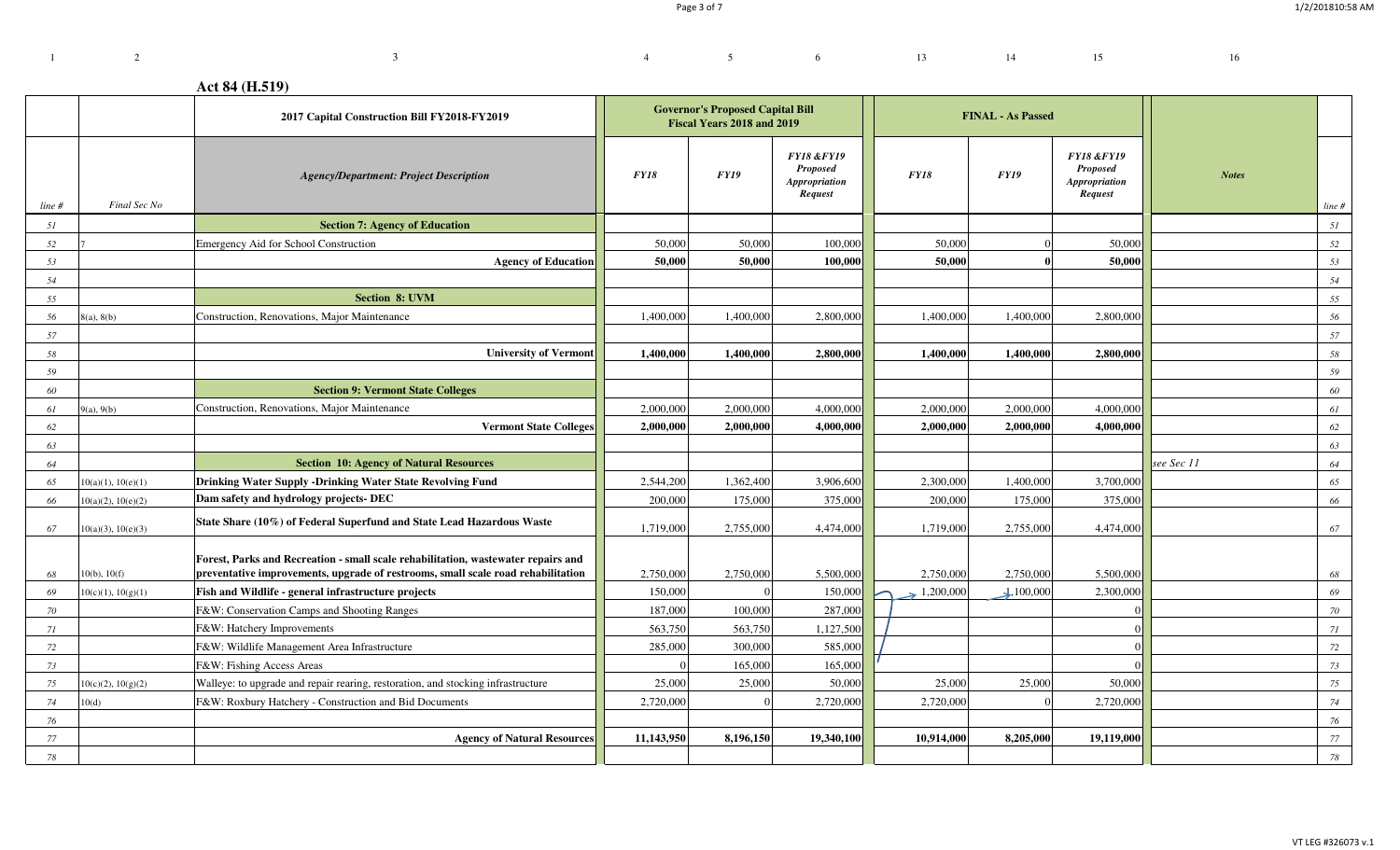$4 \t 5 \t 6 \t 13 \t 14 \t 15 \t 16$ 

# **Act 84 (H.519)**

<sup>3</sup>

|        |                    | 2017 Capital Construction Bill FY2018-FY2019                                                                                  | <b>Governor's Proposed Capital Bill</b><br>Fiscal Years 2018 and 2019 |             |                                                                             |                   | <b>FINAL - As Passed</b> |                                                                      |                                                                                                                                     |             |
|--------|--------------------|-------------------------------------------------------------------------------------------------------------------------------|-----------------------------------------------------------------------|-------------|-----------------------------------------------------------------------------|-------------------|--------------------------|----------------------------------------------------------------------|-------------------------------------------------------------------------------------------------------------------------------------|-------------|
| line # | Final Sec No       | <b>Agency/Department: Project Description</b>                                                                                 | <i>FY18</i>                                                           | <b>FY19</b> | <b>FY18 &amp;FY19</b><br><b>Proposed</b><br><b>Appropriation</b><br>Request | <b>FY18</b>       | <b>FY19</b>              | <b>FY18 &amp;FY19</b><br><b>Proposed</b><br>Appropriation<br>Request | <b>Notes</b>                                                                                                                        | line #      |
| 79     |                    | <b>Section 11: Clean Water</b>                                                                                                |                                                                       |             |                                                                             |                   |                          |                                                                      | see Sec 34                                                                                                                          | 79          |
| 80     |                    | <b>Agency of Agriculture, Food &amp; Markets</b>                                                                              |                                                                       |             |                                                                             |                   |                          |                                                                      | see Sec 14                                                                                                                          | 80          |
| 81     | 11(a)(1), 11(e)    | Best Management Practices & CREP                                                                                              | 1,800,000                                                             | 2,000,000   | 3,800,000                                                                   | 3,450,000         | 2,000,000                | 5,450,000                                                            |                                                                                                                                     | $\sqrt{8}I$ |
| 82     | 11(a)(2)           | Water Quality Grants & Contracts                                                                                              |                                                                       |             |                                                                             | 600,000           |                          | 600,000                                                              |                                                                                                                                     | 82          |
| 83     |                    |                                                                                                                               |                                                                       |             |                                                                             |                   |                          |                                                                      |                                                                                                                                     | 83          |
| 84     |                    | <b>Agency of Natural Resources:</b>                                                                                           |                                                                       |             |                                                                             |                   |                          |                                                                      | see Sec 10                                                                                                                          | 84          |
| 85     | 1(b)(1), 11(f)(1)  | Clean Water State/EPA Revolving Loan Fund (CWSRF) Capitalization Grants                                                       | 1,200,000                                                             | 1,200,000   | 2,400,000                                                                   | 1,000,000         | 1,200,000                | 2,200,000                                                            |                                                                                                                                     | 85          |
| 86     | 11(b)(2), 11(f)(2) | <b>Ecosystem Restoration and Protection</b>                                                                                   | 5,000,000                                                             | 5,000,000   | 10,000,000                                                                  | 6,000,000         | 5,000,000                | 11,000,000                                                           |                                                                                                                                     | 86          |
| 87     |                    | <b>Municipal Pollution Control Grants</b>                                                                                     |                                                                       |             |                                                                             |                   |                          |                                                                      |                                                                                                                                     | 87          |
| 88     | 1(b)(3)            | Continuation of year prior partially funded projects                                                                          | 35,000                                                                |             | 35,000                                                                      | 2,982,384         |                          | 2,982,384                                                            |                                                                                                                                     | 88          |
| 89     | 1(b)(4), 11(f)(3)  | New Projects:<br>FY18: Ryegate, Springfield, St Johnsbury, St Albans<br>FY19: Colchester, Rutland City, St Albans, Middlebury |                                                                       |             |                                                                             | 2,704,232         | 1,407,268                | 4,111,500                                                            | FY18: Ryegate, Springfield, St<br>Johnsbury, St Albans / FY19:<br>Colchester, Rutland City, St<br>Albans, Middlebury; see Sec 11(h) | 89          |
| 90     |                    | Gov Rec: Colchester Mallets Bay Sewer Extension                                                                               |                                                                       | 500,000     | 500,000                                                                     |                   |                          |                                                                      |                                                                                                                                     | 90          |
| 91     |                    | Gov Rec: St Albans - Lower Weldon CSA Abatement                                                                               |                                                                       | 250,000     | 250,000                                                                     | see list in Notes |                          |                                                                      |                                                                                                                                     | 91          |
| 92     |                    | Gov Rec: St Johnsbury - Phase 2 Waste Water Improvement                                                                       |                                                                       | 577,500     | 577,500                                                                     |                   |                          |                                                                      |                                                                                                                                     | 92          |
| 93     |                    | Gov Rec: St Albans - Waste Water Facility Refurbishment                                                                       |                                                                       | 1,750,000   | 1,750,000                                                                   |                   |                          |                                                                      |                                                                                                                                     | 93          |
| 94     |                    | Gov Rec: Bennington - Waste Water Treatment Facility Upgrade                                                                  |                                                                       | 197,500     | 197,500                                                                     |                   |                          |                                                                      |                                                                                                                                     | 94          |
| 95     |                    | Gov Rec: Ryegate- Filter Bed #2 Reconstruction                                                                                | 31,500                                                                |             | 31,500                                                                      |                   |                          |                                                                      |                                                                                                                                     | 95          |
| 96     | 1(f)(4)            | <b>Clean Water Act implementation projects</b>                                                                                | 10,497,664                                                            | 11,217,664  | 21,715,328                                                                  |                   | 11,112,944               | 11,112,944                                                           | see language in Sec 11(i), 11(j)                                                                                                    | 96          |
| 97     |                    |                                                                                                                               |                                                                       |             |                                                                             |                   |                          |                                                                      |                                                                                                                                     | 97          |
| 98     |                    | <b>Agency of Transportation</b>                                                                                               |                                                                       |             |                                                                             |                   |                          |                                                                      |                                                                                                                                     | 98          |
| 99     | 11(c)              | VTrans Municipal Mitigation Program                                                                                           |                                                                       |             |                                                                             | 1,400,000         |                          | 1,400,000                                                            |                                                                                                                                     | 99          |
| 100    |                    |                                                                                                                               |                                                                       |             |                                                                             |                   |                          |                                                                      |                                                                                                                                     | 100         |
| 101    |                    | <b>Vermont Housing and Conservation Board</b>                                                                                 |                                                                       |             |                                                                             |                   |                          |                                                                      |                                                                                                                                     | 101         |
| 102    | 11(d)(1), 11(g)    | Statewide: water quality improvement projects or other conservation projects                                                  | 2,750,000                                                             | 1,000,000   | 3,750,000                                                                   | 2,800,000         | 2,750,000                | 5,550,000                                                            | see Sec 17                                                                                                                          | 102         |
| 103    | 11(d)(2)           | Water quality farm improvement grants of fee purchase projects - leverage add \$                                              |                                                                       |             |                                                                             | 1,000,000         |                          | 1,000,000                                                            |                                                                                                                                     | 103         |
| 104    |                    |                                                                                                                               |                                                                       |             |                                                                             |                   |                          |                                                                      |                                                                                                                                     | 104         |
| 105    |                    | <b>Clean Water</b>                                                                                                            | 21,314,164                                                            | 23,692,664  | 45,006,828                                                                  | 21,936,616        | 23,470,212               | 45,406,828                                                           |                                                                                                                                     | 105         |
| 106    |                    |                                                                                                                               |                                                                       |             |                                                                             |                   |                          |                                                                      |                                                                                                                                     | 106         |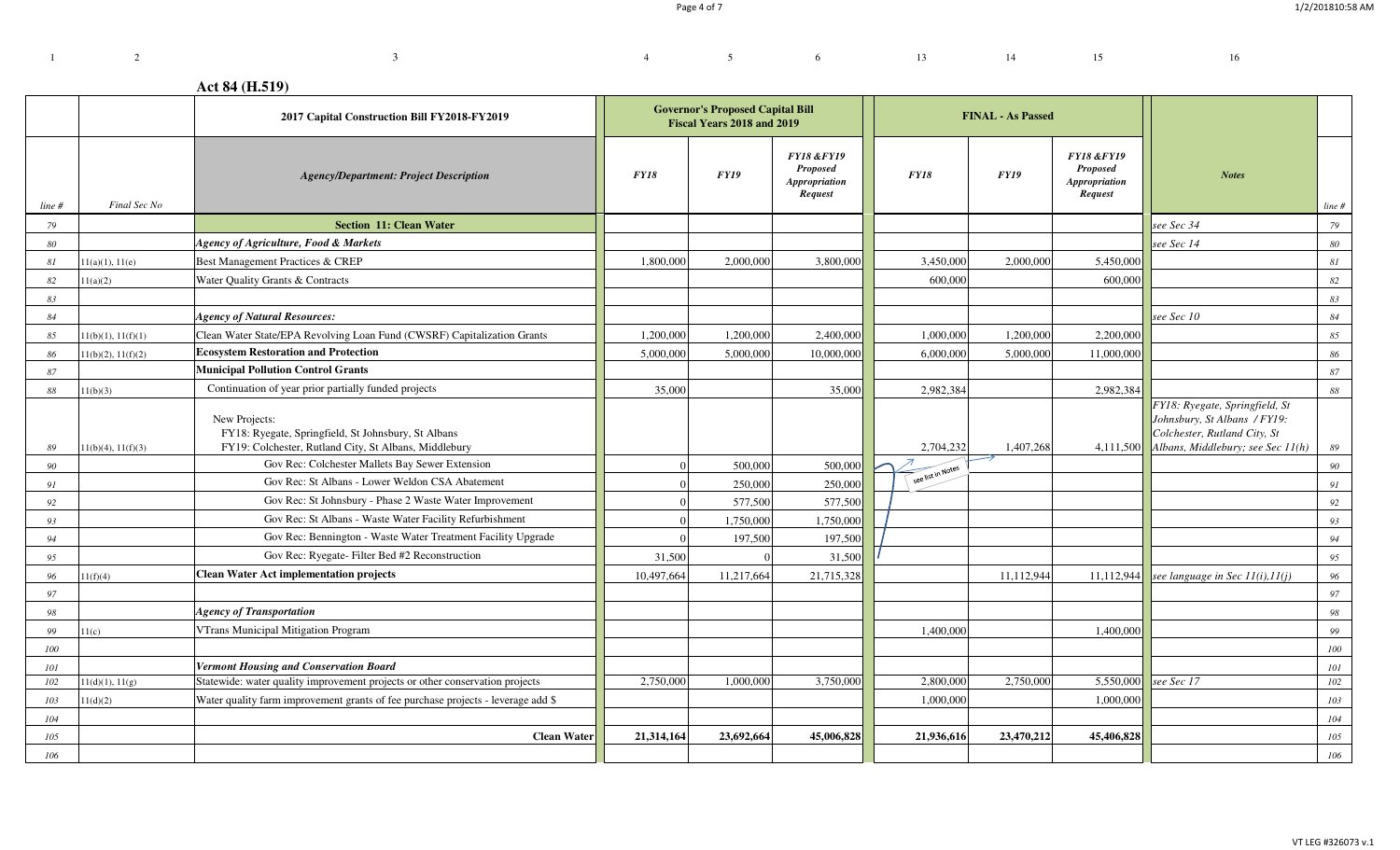# **Act 84 (H.519)**

<sup>3</sup>

|        |                 | 2017 Capital Construction Bill FY2018-FY2019                                  | <b>Governor's Proposed Capital Bill</b><br>Fiscal Years 2018 and 2019 |            |                                                                             | <b>FINAL - As Passed</b> |            |             |                                                                      |                           |            |
|--------|-----------------|-------------------------------------------------------------------------------|-----------------------------------------------------------------------|------------|-----------------------------------------------------------------------------|--------------------------|------------|-------------|----------------------------------------------------------------------|---------------------------|------------|
| line # | Final Sec No    | <b>Agency/Department: Project Description</b>                                 | <b>FY18</b>                                                           | FY19       | <b>FY18 &amp;FY19</b><br><b>Proposed</b><br><b>Appropriation</b><br>Request | <b>FY18</b>              |            | <b>FY19</b> | <b>FY18 &amp;FY19</b><br><b>Proposed</b><br>Appropriation<br>Request | <b>Notes</b>              | line#      |
| 107    |                 | <b>Section 12: Military</b>                                                   |                                                                       |            |                                                                             |                          |            |             |                                                                      |                           | 107        |
| 108    | 12(a), 12(b)(1) | Major Maintenance; Land Acquisitions; Renovations; Federal Match Construction | 750,000                                                               | 850,000    | 1,600,000                                                                   |                          | 750,000    | 700,000     | 1,450,000                                                            |                           | $108\,$    |
| 109    | 12(b)(2)        | Site Acquisition - Bennington Armory                                          |                                                                       | 60,000     | 60,000                                                                      |                          |            | 60,000      | 60,000                                                               |                           | 109        |
| 110    |                 |                                                                               |                                                                       |            |                                                                             |                          |            |             |                                                                      |                           | 110        |
| 111    |                 | Military                                                                      | 750,000                                                               | 910,000    | 1,660,000                                                                   |                          | 750,000    | 760,000     | 1,510,000                                                            |                           | $\cal III$ |
| 112    |                 |                                                                               |                                                                       |            |                                                                             |                          |            |             |                                                                      |                           | 112        |
| 113    |                 | <b>Section 13: Department Public Safety</b>                                   |                                                                       |            |                                                                             |                          |            |             |                                                                      |                           | 113        |
| 114    | 13(a), 13(b)    | Williston State Police Barracks 911 Center - Land and Facility Construction   | 1,500,000                                                             | 6,000,000  | 7,500,000                                                                   |                          | 1,927,000  | 5,573,000   | 7,500,000                                                            | see Sec 36                | 114        |
| 115    |                 | <b>Public Safety</b>                                                          | 1,500,000                                                             | 6,000,000  | 7,500,000                                                                   |                          | 1,927,000  | 5,573,000   | 7,500,000                                                            |                           | 115        |
| 116    |                 |                                                                               |                                                                       |            |                                                                             |                          |            |             |                                                                      |                           | 116        |
| 117    |                 | Section 14: Agency of Agriculture, Food & Markets                             |                                                                       |            |                                                                             |                          |            |             |                                                                      | see Sec 11                | 117        |
| 118    | 4(a), 14(b)     | Produce Safety Infrastructure Improvement Program                             | 75,000                                                                | 75,000     | 150,000                                                                     |                          | 75,000     | 75,000      | 150,000                                                              |                           | 118        |
| 119    |                 | <b>Agency of Agriculture</b>                                                  | 75,000                                                                | 75,000     | 150,000                                                                     |                          | 75,000     | 75,000      | 150,000                                                              |                           | 119        |
| 120    |                 |                                                                               |                                                                       |            |                                                                             |                          |            |             |                                                                      |                           | 120        |
| 121    |                 |                                                                               |                                                                       |            |                                                                             |                          |            |             |                                                                      |                           | 121        |
| 122    |                 | <b>Section 15: Vermont Rural Fire Protection</b>                              |                                                                       |            |                                                                             |                          |            |             |                                                                      |                           | 122        |
| 123    | 15(a), 15(b)    | Dry Hydrant Program- Continue Program Grants: Annual Appropriations           | 125,000                                                               | 125,000    | 250,000                                                                     |                          | 125,000    | 125,000     | 250,000                                                              |                           | 123        |
| 124    |                 | <b>Vermont Rural Fire Protection</b>                                          | 125,000                                                               | 125,000    | 250,000                                                                     |                          | 125,000    | 125,000     | 250,000                                                              |                           | 124        |
| 125    |                 |                                                                               |                                                                       |            |                                                                             |                          |            |             |                                                                      |                           | 125        |
| 126    |                 | <b>Section 16: Vermont Veterans Home</b>                                      |                                                                       |            |                                                                             |                          |            |             |                                                                      |                           | 126        |
| 127    | 16(a)(1)        | <b>Resident Care Furnishings</b>                                              | 93,000                                                                |            | 93,000                                                                      |                          | 90,000     | 50,000      | 140,000                                                              |                           | 127        |
| 128    | 16(a)(2)        | Kitchen/Mold Renovations                                                      | 300,000                                                               |            | 300,000                                                                     |                          | 300,000    |             | 300,000                                                              |                           | 128        |
| 129    |                 |                                                                               |                                                                       |            |                                                                             |                          |            |             |                                                                      |                           | 129        |
| 130    |                 | <b>Vermont Veterans Home</b>                                                  | 393,000                                                               |            | 393,000                                                                     |                          | 390,000    | 50,000      | 440,000                                                              |                           | 130        |
| 131    |                 |                                                                               |                                                                       |            |                                                                             |                          |            |             |                                                                      |                           | 131        |
| 132    |                 | <b>Section 17: Vermont Housing and Conservation Board</b>                     |                                                                       |            |                                                                             |                          |            |             |                                                                      | see Sec $11(d)$ and $(g)$ | 132        |
| 133    | 17(a), 17(b)    | Housing                                                                       | 1,800,000                                                             | 3,000,000  | 4,800,000                                                                   |                          | 1,200,000  | 1,800,000   | 3,000,000                                                            |                           | 133        |
| 134    |                 | <b>Vermont Housing and Conservation Board</b>                                 | 1,800,000                                                             | 3,000,000  | 4,800,000                                                                   |                          | 1,200,000  | 1,800,000   | 3,000,000                                                            |                           | 134        |
| 135    |                 |                                                                               |                                                                       |            |                                                                             |                          |            |             |                                                                      |                           | 135        |
| 136    |                 | <b>TOTAL - CAPITAL PROJECTS</b>                                               | 71,239,639                                                            | 75,182,055 | 146,421,694                                                                 |                          | 73,900,141 | 73,382,145  | 147,282,286                                                          |                           | 136        |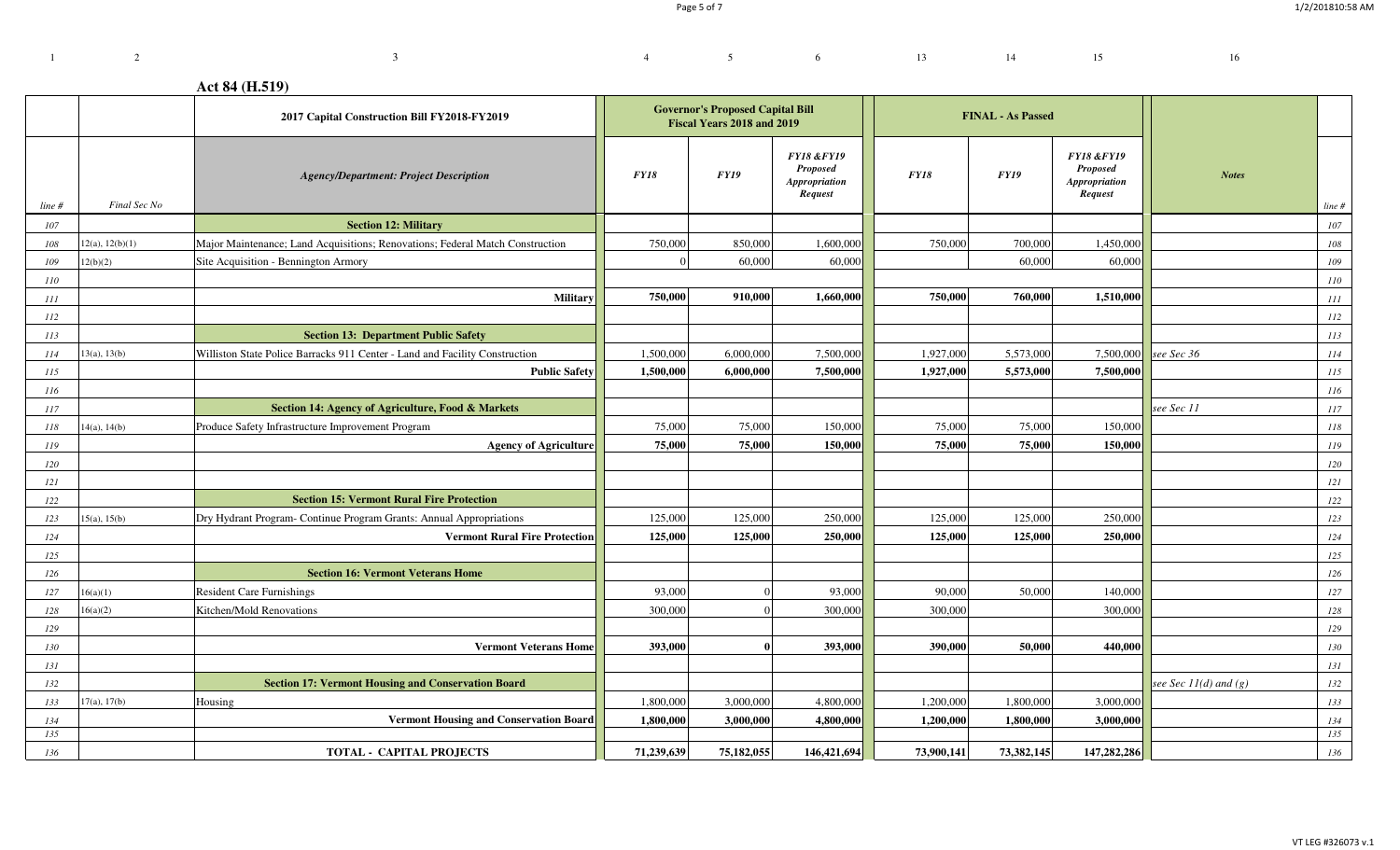Page 6 of 7

4 5 6 13 14 15 16

# **Act 84 (H.519)**

<sup>3</sup>

1 2

|        |              | 2017 Capital Construction Bill FY2018-FY2019                      |              | <b>Governor's Proposed Capital Bill</b><br>Fiscal Years 2018 and 2019 |                                                                             |              | <b>FINAL - As Passed</b> |                                                                      |                        |           |
|--------|--------------|-------------------------------------------------------------------|--------------|-----------------------------------------------------------------------|-----------------------------------------------------------------------------|--------------|--------------------------|----------------------------------------------------------------------|------------------------|-----------|
| line # | Final Sec No | <b>Agency/Department: Project Description</b>                     | <i>FY18</i>  | FY19                                                                  | <b>FY18 &amp;FY19</b><br><b>Proposed</b><br><b>Appropriation</b><br>Request | <b>FY18</b>  | <b>FY19</b>              | <b>FY18 &amp;FY19</b><br><b>Proposed</b><br>Appropriation<br>Request | <b>Notes</b><br>line # |           |
| 137    |              |                                                                   |              |                                                                       |                                                                             |              |                          |                                                                      |                        | 137       |
| 138    |              | <b>Proposed Funding Available</b>                                 |              |                                                                       |                                                                             |              |                          |                                                                      |                        | 138       |
| 139    |              | <b>Section 18: Reallocations &amp; Transfers</b>                  |              |                                                                       |                                                                             |              |                          |                                                                      |                        | 139       |
| 140    |              | <b>Buildings and General Services</b>                             |              |                                                                       |                                                                             |              |                          |                                                                      |                        | 140       |
| 141    |              | 0820000200 - Vet's Home HVAC Renovations                          | 0.02         |                                                                       | 0.02                                                                        |              |                          |                                                                      |                        | 141       |
| 142    | 18(a)(1)     | Sale of State Property - Fund 21613 - Thayer school final payment | 166,319.53   |                                                                       | 166,319.53                                                                  | 65,163.14    |                          | 65,163.14                                                            |                        | $142\,$   |
| 143    | 8(a)(2)      | 0904300110 - Emergency Operations Center Waterbury                | 0.03         |                                                                       | 0.03                                                                        | 0.03         |                          | 0.03                                                                 |                        | 143       |
| 144    | 8(a)(3)      | 1104000022 - Brattleboro SOB HVAC Replacement and Renovation      | 178,010.22   |                                                                       | 178,010.22                                                                  | 178,010.22   |                          | 178,010.22                                                           |                        | 144       |
| 145    | 8(a)(4)      | 1104000022 - Major Maintenance                                    | 28,307.00    |                                                                       | 28,307.00                                                                   | 28,307.00    |                          | 28,307.00                                                            |                        | 145       |
| 146    | 8(a)(5)      | Sale of State Property - Fund 21613 - 43 Randall St, Waterbury    |              |                                                                       |                                                                             | 101,156.39   |                          | 101,156.39                                                           |                        | 146       |
| 147    | 8(a)(6)      | 1305100022 - Statewide Contingency                                | 44,697.20    |                                                                       | 44,697.20                                                                   | 44,697.20    |                          | 44,697.20                                                            |                        | 147       |
| 148    | 8(a)(7)      | 1305100041 - Corrections, Security Upgrades                       | 391.01       |                                                                       | 391.01                                                                      | 391.01       |                          | 391.01                                                               |                        | 148       |
| 149    | 8(a)(8)      | 1305100063 - Battle of Cedar Creek Relocation of Roadside Markers | 28,253.60    |                                                                       | 28,253.60                                                                   | 28,253.60    |                          | 28,253.60                                                            |                        | 149       |
| 150    | 8(a)(9)      | 1405100052 - Lamoille County Court                                |              |                                                                       |                                                                             | 1,064.79     |                          | 1,064.79                                                             |                        | 150       |
| 151    | 18(a)(10)    | Reimbursement for mold remediation - VT Veterans Home             |              |                                                                       |                                                                             | 858,000.00   |                          | 858,000.00                                                           |                        | 151       |
| 152    | 18(a)(11)    | 1405100023 - Project Management System                            | 250,000.00   |                                                                       | 250,000.00                                                                  | 250,000.00   |                          | 250,000.00                                                           |                        | $\it 152$ |
| 153    | 8(a)(12)     | 1405100023 - Unspent Major Maintenance Funds                      | 1,271,619.46 |                                                                       | 1,271,619.46                                                                | 1,271,619.46 |                          | 1,271,619.46                                                         |                        | 153       |
| 154    | 8(a)(13)     | 1405100023 - Vergennes, Weeks School Master Plan                  | 5.00         |                                                                       | 5.00                                                                        | 5.00         |                          | 5.00                                                                 |                        | 154       |
| 155    | 8(a)(14)     | 1405100042 - NSCF Kitchen/Serving Line Reconstruction             | 60,000.00    |                                                                       | 60,000.00                                                                   | 60,000.00    |                          | 60,000.00                                                            |                        | 155       |
| 156    | 8(a)(15)     | 1405100053 - Caledonia Courthouse Wall Stabilization              | 12,867.40    |                                                                       | 12,867.40                                                                   | 12,867.40    |                          | 12,867.40                                                            |                        | 156       |
| 157    | 8(a)(16)     | 1405100137 - Robert H Wood 14                                     | 1,937.00     |                                                                       | 1,937.00                                                                    | 1,937.00     |                          | 1,937.00                                                             |                        | $157\,$   |
| 158    | 8(a)(17)     | 1502600022 - Statewide BGS Eng and Arch Costs                     | 6,912.30     |                                                                       | 6,912.30                                                                    | 6,912.30     |                          | 6,912.30                                                             |                        | 158       |
| 159    | 8(a)(18)     | 1502600022 - 32 Cherry Street HVAC Controls Upgrade               | 550.38       |                                                                       | 550.38                                                                      | 550.38       |                          | 550.38                                                               |                        | 159       |
| 160    | 8(a)(19)     | 1502600022 - St Johnsbury, Caledonia Courthouse, Foundation       | 384,000.00   |                                                                       | 384,000.00                                                                  | 384,000.00   |                          | 384,000.00                                                           |                        | 160       |
| 161    | 8(a)(20)     | 1502600022 - Unspent Major Maintenance Funds                      | 7,187,408.54 |                                                                       | 7,187,408.54                                                                | 7,187,408.54 |                          | 7,187,408.54                                                         |                        | 161       |
| 162    | 8(a)(21)     | 1602600023 - Unspent Major Maintenance Funds                      | 3,740,972.00 |                                                                       | 3,740,972.00                                                                | 3,740,972.00 |                          | 3,740,972.00                                                         |                        | $162\,$   |
| 163    |              |                                                                   |              |                                                                       |                                                                             |              |                          |                                                                      |                        | 163       |
| 164    |              | <b>Agency of Educations</b>                                       |              |                                                                       |                                                                             |              |                          |                                                                      |                        | $164\,$   |
| 165    | 8(b)(1)      | 5100991401 - School Construction                                  | 155,398.62   |                                                                       | 155,398.62                                                                  | 155,398.62   |                          | 155,398.62                                                           |                        | 165       |
| 166    | 8(b)(2)      | 5100991501 - Emergency Projects 15                                | 61,761.00    |                                                                       | 61,761.00                                                                   | 61,761.00    |                          | 61,761.00                                                            |                        | $166\,$   |
| 167    |              | <b>Agency of Agriculture</b>                                      |              |                                                                       |                                                                             |              |                          |                                                                      |                        | 167       |
| 168    | 8(c)         | 2200991402 - Nonpoint Source Pollution Grants                     | 353,529.29   |                                                                       | 353,529.29                                                                  | 353,529.29   |                          | 353,529.29                                                           |                        | 168       |
| 169    |              | <b>Forests Parks &amp; Recreation</b>                             |              |                                                                       |                                                                             |              |                          |                                                                      |                        | 169       |

VT LEG #326073 v.1